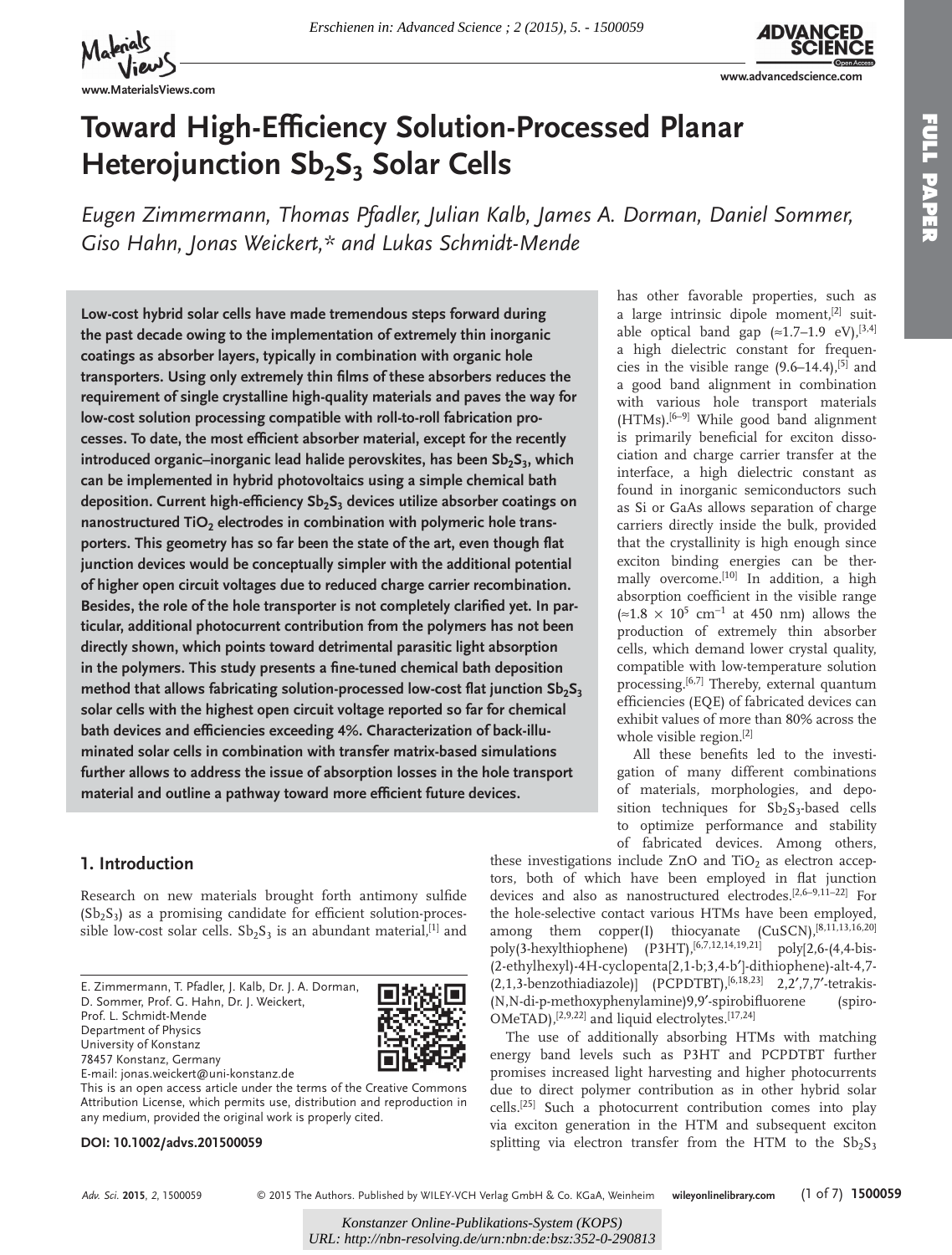**www.advancedscience.com**



**Figure 1.** a) Illustrative energy level diagram of used materials, b) the schematic fabricated cell geometry, and c) the current density–voltage measurement of one of the most efficient devices. Corresponding external quantum efficiency of the device is shown as an inset in (c).

(compare **Figure 1** a). Therefore, interfaces become crucial and various surface modifiers, such as indium hydroxy sulfide (In-OH-S),  $[2,13]$  potassium thiocyanate (KSCN),  $[13-15]$  lithium thiocyanate (LiSCN),  $[11,16]$  dipicolinic acid (DPA),  $[7]$  and recently thioacetamide  $(TA)^{[18]}$  have been investigated to improve the interface between  $Sb_2S_3$  and HTM. However, although P3HT and PCPDTBT exhibit matching energy band levels and already show a good bonding to  $Sb_2S_3$  due to their thiophene rings, <sup>[6]</sup> the electron transfer mechanism and the resulting contribution to charge generation by the HTM are still unclear. Even though this additional photocurrent contribution mechanism has been described in principle the extent to which it plays a role in real devices is yet to be clarified. In other hybrid systems where the polymer actively contributes to charge generation as, i.e., in hybrid solar cells utilizing a combination of the squaraine dye SQ2 and P3HT, this can be distinguished in the EQE, which unambiguously shows charge carrier contribution from both materials.<sup>[26]</sup> Fine-tuning of the interface properties further enhances the charge carrier and energy transfer between these materials, resulting in overall improved device performance.<sup>[25]</sup>

In contrast, EQEs of  $Sb_2S_3$ -based devices do not show such a distinct contribution of both materials. Moreover, in combination with P3HT, fabricated solar cells even show a decreased EQE over the main absorption region of the polymer.<sup>[6,7]</sup> Even though this has been mentioned in a few previous reports, this issue has been widely ignored in the literature.<sup>[6]</sup> The interaction of at least three mechanisms of the HTM can influence the EQE: (1) charge contribution of the HTM within its exciton diffusion length, (2) weak electronic bonding/unfavored band alignment at the interface of HTM and  $Sb<sub>2</sub>S<sub>3</sub>$  leading to enhanced recombination, and (3) parasitic absorption of the bulk HTM that is not within exciton range to the interface. Thus, optimization of layer thicknesses, and surface modification are key aspects that have to be addressed to improve  $Sb_2S_3$ -polymer devices.

 Both of these aspects have mainly been investigated on nanostructured cell geometries, which offer a drastically increased surface area and thus allow the use of extremely thin absorber layers. Such absorber-sensitized high surface area structures are characterized by significantly enhanced device absorption, and require comparably lower  $Sb<sub>2</sub>S<sub>3</sub>$  crystal quality due to resulting short path lengths for charge carriers. However, although a maximum power conversion efficiency (PCE) of about 7.5% could be achieved in  $Sb_2S_3$ -based devices utilizing

mesoporous  $TiO<sub>2</sub>$  as an electron acceptor, thioacetamide as a surface modifier, and PCPDTBT as HTM<sup>[18]</sup> in combination with an improved processing procedure, filling of nanostructures by  $Sb_2S_3$  and subsequently by the HTM is challenging. This may result in voids and uncoated surface areas, which then can act as recombination centers. In addition, extremely thin  $Sb<sub>2</sub>S<sub>3</sub>$  layers easily can form triple interfaces on nanostructured TiO<sub>2</sub> due to a lattice mismatch between TiO<sub>2</sub> and  $Sb_2S_3$ . This was demonstrated for chemical bath deposited  $(CBD)^{[2,6]}$ and atomic layer deposited  $(ALD)^{[16]}$  Sb<sub>2</sub>S<sub>3</sub> absorber films, where both techniques yield homogeneous coatings of amorphous  $Sb_2S_3$  directly after deposition, but form bigger clusters and particles after annealing while the  $Sb_2S_3$  de-wets the TiO<sub>2</sub>. In combination with CuSCN as HTM this has been shown to result in enhanced charge carrier recombination at the  $TiO<sub>2</sub>$  $Sb_2S_3$ -CuSCN triple interface due to surface trap states in  $Sb_2S_3$ ,<sup>[8]</sup> and was confirmed by deep-level transient spectroscopy also for PCPDTBT.[18]

 On the contrary, a planar heterojunction geometry results in a less surface area demanding higher crystal quality of the consequently thicker absorber films but offers several other advantages. In particular, a planar heterojunction geometry, in general, needs less processing steps, is easier to upscale, and allows a higher reproducibility due to its simplicity. Furthermore, it allows an easier distinction between different layer contributions, which is a prerequisite for the separate optimization of individual solar cell components. In the new class of lead halide perovskite based solar cells, which analogous to  $Sb_2S_3$  exhibit high dielectric constants for frequencies in the visible range and a good crystallinity $[27,28]$  compared with common organic absorbers, fabricated planar heterojunction solar cells have been shown to perform, as well as their structured counterparts.<sup>[27,29]</sup> Furthermore, recently also in planar  $Sb_2S_3$ -based devices short circuit current densities ( $J_{SC}$ ) and PCEs of up to 9.7 mA cm<sup>-2</sup> and 2.5%, respectively, have been reported, which are exceptionally high compared with most other planar systems.<sup>[21]</sup> Kim et. al.<sup>[19]</sup> demonstrated even more reproducible and highly efficient planar  $Sb_2S_3$ -based devices resulting in an *J*<sub>SC</sub> and PCE of almost 15 mA cm<sup>-2</sup> and 5.7%, respectively. These high currents are generated by relatively thick (at least for ETA cells)  $Sb_2S_3$  layers of high crystal quality. To assure this, the authors employed atomic layer deposition for the synthesis of  $Sb_2S_3$ , which allows virtually perfect control over the layer growth but is comparably slow  $(>13$  h for a film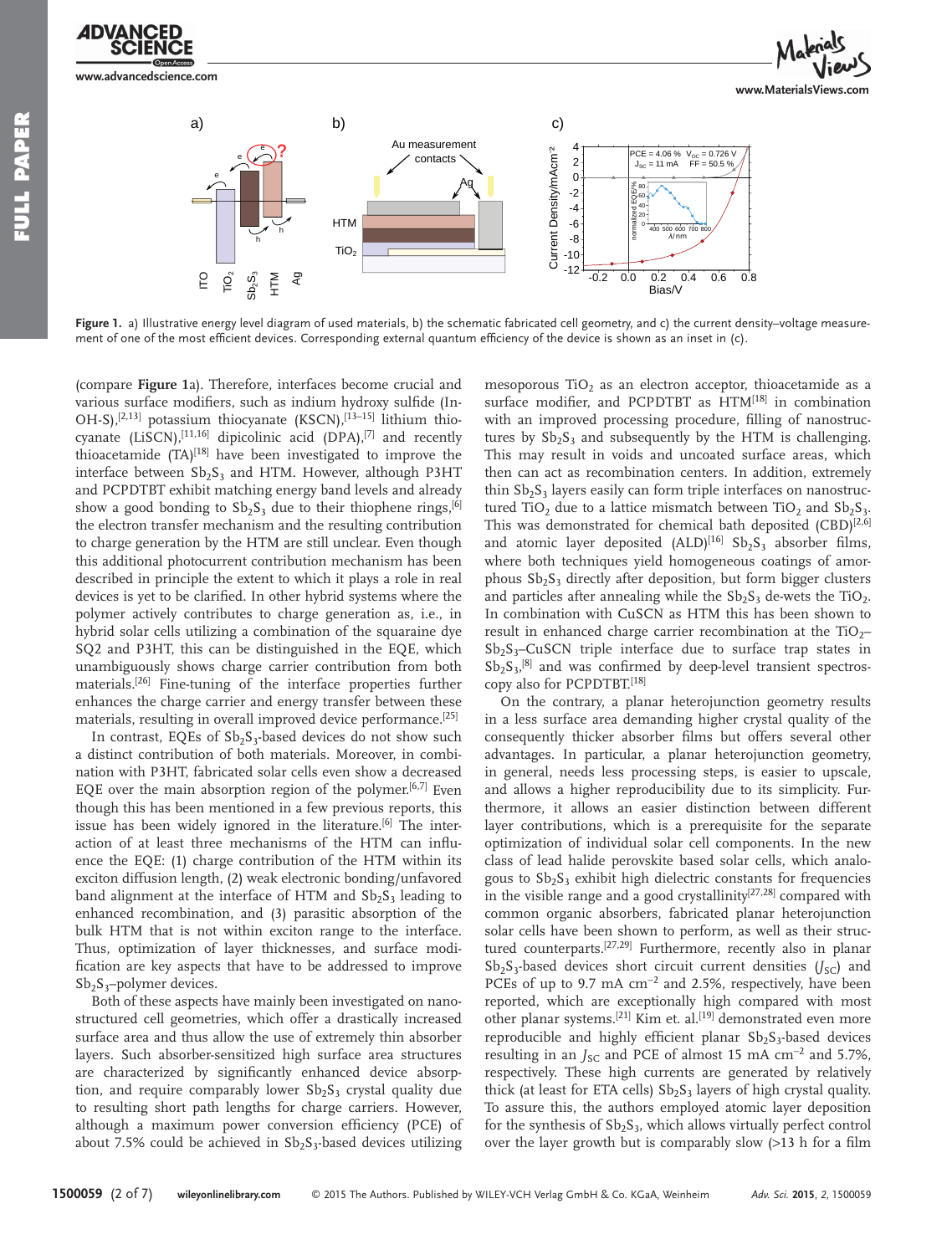

**www.advancedscience.com**



Figure 2. EQE of Sb<sub>2</sub>S<sub>3</sub>-based planar heterojunction devices for different thicknesses of P3HT and varying illumination condition, revealing 1) the parasitic absorption of the HTM, and 2) a significant optical spacer effect of the HTM. a) Nontransparent devices and b,c) semitransparent devices, illuminated through the glass (front), and through the back-contact (back), respectively.

of 90 nm). Ideally, high efficiency devices have to be realized using low-cost, upscalable techniques, e.g., solution processing to render them viable for industrialization. These results point toward the importance of crystallinity of the  $Sb_2S_3$  layer and are analogous to progress in the perovskite community, where the device performance is strongly dominated by the quality of the perovskite films and their formation process.<sup>[30]</sup>

 This study aims at elucidating the potential of solution-processed low-cost  $Sb_2S_3$  planar heterojunction devices and the role of the employed HTM. A schematic of the geometry used for solar cell fabrication is shown in Figure 1b.

## **2. Results and Discussion**

 To exclude effects due to devices with limited functionality, processing procedure and layer thicknesses were first optimized. For this purpose, processing conditions of the CBD, deposition time, and pre- and post-treatments of fabricated  $Sb_2S_3$ layers have been varied. This optimization resulted in new record efficiencies of solution-processed planar  $Sb<sub>2</sub>S<sub>3</sub>$  devices with champion cells exceeding 4% power conversion efficiency utilizing P3HT as HTM and without any surface modification. Even though these values have not been externally certified, great care has been taken to avoid measurement errors as recently discussed in several commentaries.<sup>[31]</sup> The best device performance was found for deposition times between 85 and 115 min, leading to compact layer thicknesses of about 50–70 nm with larger crystallites being present on the surface due to the CBD. The role of these crystallites is currently under investigation but was not in the scope of this study. Thinner (85 min CBD time)  $Sb_2S_3$  layers resulted in a lower  $J_{SC}$  of about 9.3 mA cm<sup>-2</sup> but a higher fill factor (FF) of up to 62% compared with 11.0 mA cm<sup>-2</sup> *J*<sub>SC</sub> and 50% FF for thicker (115 min CBD time) Sb<sub>2</sub>S<sub>3</sub> layers. The open circuit voltage (V<sub>OC</sub>) was constant at  $0.73$  V in both cases. Figure 1c) shows a corresponding current density-voltage (*J*-*V*) curve of one of the most efficient devices. Additionally, the inset in Figure 1c shows the corresponding EQE values of our planar device, normalized to the measured *J<sub>SC</sub>*. While the EQE reaches values of over 80% at

short wavelengths of the visible spectrum, it decreased within the absorption spectrum of the HTM indicating a significant parasitic absorption of the HTM. Besides limited  $Sb_2S_3$  film thickness, this is identified as the main limitation of the photocurrent in these devices. It is also noteworthy that there is a difference in series resistance between the dark and illuminated curves, which is mainly attributed to a photoinduced filling of deep surface trap states in the TiO<sub>2</sub> and an additional influence by photoconductivity.<sup>[32,33]</sup> Further information on *J*-*V* characteristics and EQE data can be found in Table S1, and Figures S2 and S3 (Supporting Information).

 To sort out the contribution of the HTM to these high currents observed under simulated solar light, a more detailed EQE analysis was performed. This includes both nontransparent and semitransparent devices, which were fabricated by evaporating 125 nm and 15 nm Ag, respectively, as back electrodes and measured under three different illumination conditions: (a) nontransparent devices illuminated through the glass side, (b) semitransparent devices illuminated through the glass side (front illuminated), and (c) semitransparent devices illuminated through the back electrode (back illuminated). Then, to identify the HTM contribution, the P3HT layer thickness was varied.

**Figure 2** summarizes experimental data for all illumination conditions and varying layer thicknesses of P3HT, revealing two of the previously mentioned influences of the HTM:

 Parasitic absorption: P3HT parasitically absorbs light and significantly lowers the EQE with increasing thickness.

Optical spacer: P3HT acts as an optical spacer<sup>[34]</sup> and leads to an additional thickness dependency of the EQE.

 The former is apparent from the main absorption region of the polymer  $(1)$  around 550 nm (see Figure 2), where the EQE decreases with increasing polymer thickness when the light is passing the polymer layer. This is the case in a) for the nontransparent devices (where the light is back-reflected from the Ag electrode) and c) back illuminated semitransparent devices. Thereby, the thickness-independent EQE in b), where no significant amount of light is reflected at the back contact, provides clear evidence that this EQE reduction in region (1) is not caused by charge transport limitations in case of thicker P3HT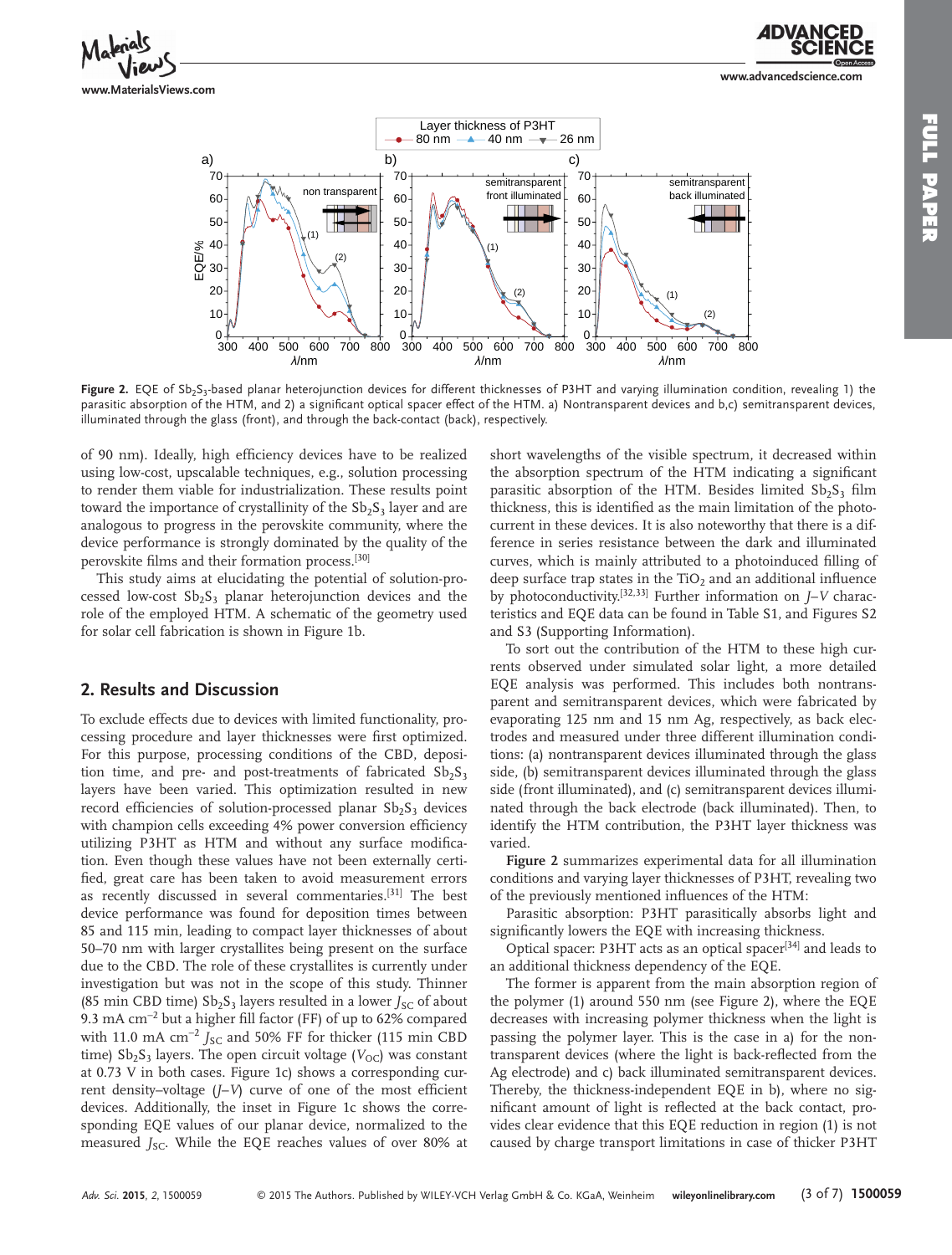

layers. Additionally, *J*-*V* measurements of these devices confirm an increasing device performance with decreasing HTM layer thickness (see Figure S2, Supporting Information), which further the parasitic absorption by the HTM.

 The optical spacer effect, on the other hand, is illustrated at wavelengths above 650 nm (2) (see Figure 2) where P3HT does no longer absorb. There, an increased layer thickness of P3HT causes a shift of the standing electromagnetic wave inside the complete device and results in a changing absorption within the  $Sb_2S_3$  layer. This can be observed in a) and b). In contrast, no optical spacer effect is noticeable at (2) for illumination through the back contact because under this illumination condition the standing wave in  $Sb<sub>2</sub>S<sub>3</sub>$  is reduced in intensity with increasing thickness of P3HT but not shifted.

 Furthermore, low EQE values at point (1) that are missing any spectral connection to the absorption spectrum of P3HT suggest no charge contribution of the HTM. However, since the absorption of P3HT completely overlaps with the absorption of  $Sb<sub>2</sub>S<sub>3</sub>$ , this cannot be confirmed with certainty. Thus, measurements on semitransparent devices have been performed also for HTMs absorbing more complementary to  $Sb<sub>2</sub>S<sub>3</sub>$ , namely PBDTTT-C-T, PCPDTBT. **Figure 3** shows the experimental EQE results of these additional HTMs in comparison to their corresponding absorption spectrum, suggesting the same parasitic light filtering behavior as for P3HT. Although the effect is not as strong, the parasitic absorption is evident for distinctive absorption peaks of the HTMs in the range between 340 and 400 nm, especially in back illuminated measurements.

 Furthermore, the absence of any EQE at wavelengths above 750 nm for PCPDTBT and PBDTTT-C-T, where particularly the former shows strong absorption, reaffirms that there is no charge contribution from these HTMs to  $Sb_2S_3$ . As for P3HT, this is believed to result from an ineffective electron transfer from the polymer<sup>[35]</sup> into the  $Sb_2S_3$  due to a passivating  $Sb_2O_3$ surface layer. This passivation greatly reduces recombination at the interface,  $[13]$  but also can alter the energy level alignment between  $Sb_2S_3$  and HTM that leads to less charge transfer states at the interface.[36]

To substantiate our findings, light absorption and charge generation simulations have been performed using the transfer matrix optical modeling simulation by Burkhard et al.<sup>[37]</sup> We simulated the light absorption and charge generation of our optimized device with various thicknesses of  $Sb_2S_3$  and P3HT, and compared these with the above-shown experimental data of Figure 1c). To account for the small exciton diffusion length of about 10 nm in P3HT, the P3HT layer was separated into a charge contributing layer (P3HT-ex) and a bulk layer (P3HTbulk).<sup>[33]</sup> This leads to the simulated device configuration ITO/  $TiO<sub>2</sub>/Sb<sub>2</sub>S<sub>3</sub>/P3HT-ex/P3HT-bulk/Ag. Starting values of all$ layer thicknesses have been estimated from scanning electron microscopy (SEM) cross-sections and numerically optimized within a small range to assure better matching of experimental and simulated data as described in the Supporting Information (see Figures S4 and S5). Finally, to clarify the charge carrier contribution by the HTM the internal quantum efficiency (IQE) of P3HT-ex has been varied.

**Figure 4** a shows resulting simulations for 0% and 100% IQE of P3HT-ex compared with the experimental data of Figure 1c. Thereby, the best fit was found for layer thicknesses of 169 nm



**www.MaterialsViews.com**



Figure 3. EQE of semitransparent Sb<sub>2</sub>S<sub>3</sub>-based planar heterojunction devices for different HTMs and varying illumination conditions. Additionally, absorption spectra of corresponding HTMs are shown below the EQE. a) P3HT, b) PBDTTT-C-T, and c) PCPDTBT.

ITO, 66 nm TiO<sub>2</sub>, 46 nm P3HT-bulk, and an average thickness of 155 nm of  $Sb_2S_3$ , all of which correspond well to experimentally observed layer thicknesses. The average layer thickness of  $Sb_2S_3$  is a result of crystalline  $Sb_2S_3$  particles covering a large amount of the layer surface (see Figure S6, Supporting Information). The leftover discrepancy between simulated and measured data is attributed to the simplified simulation model of perfectly planar layers, and the used optical data. In particular, spectral ellipsometry measurements of  $Sb<sub>2</sub>S<sub>3</sub>$ , and P3HT have been performed on silicon substrates. This can lead to an altered  $Sb_2S_3$  growth direction in CBD and thus to slightly different optical properties.<sup>[38]</sup> Also, an altered surface alignment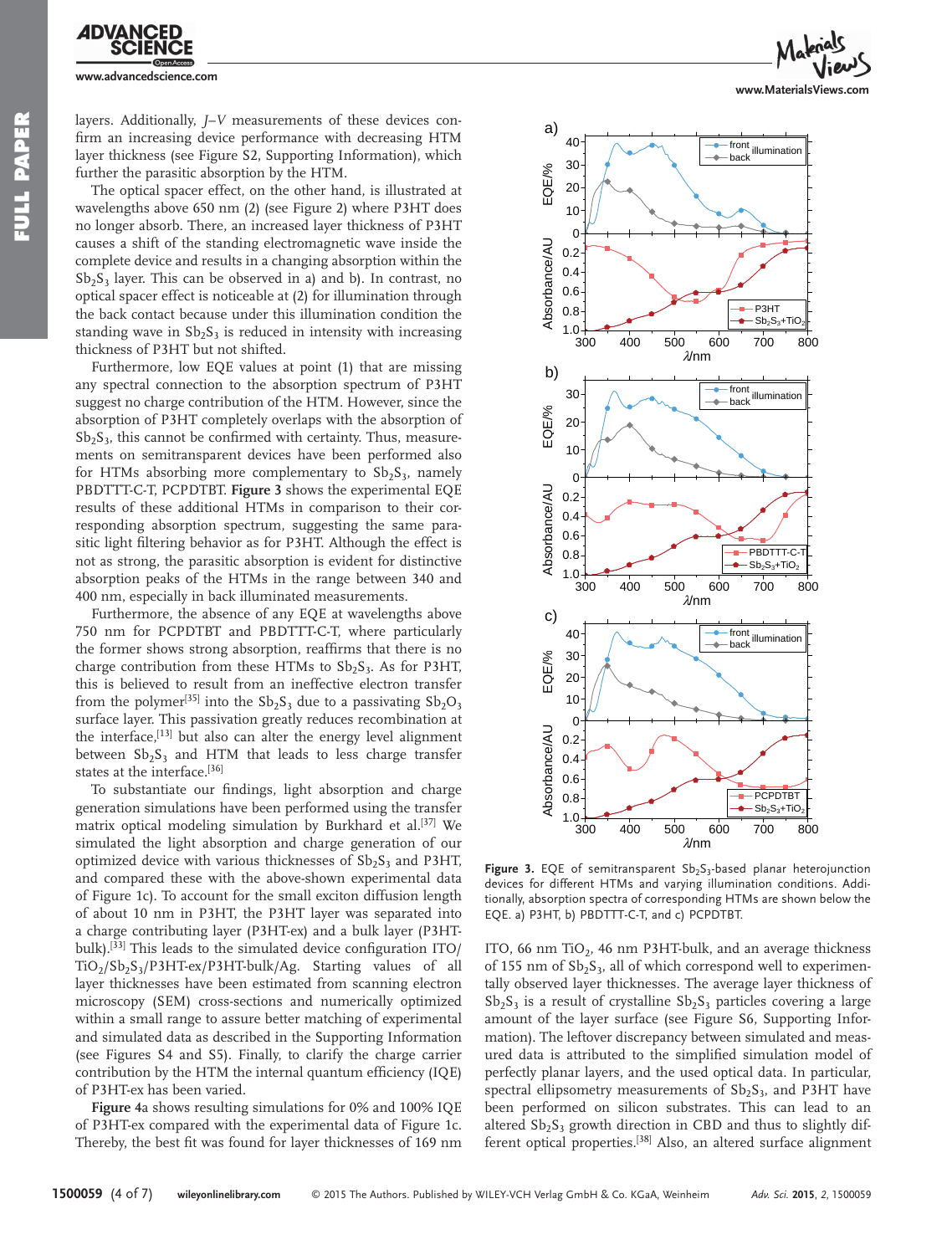**www.MaterialsViews.com**



Figure 4. a) Comparison of experimental EQE data of flat Sb<sub>2</sub>S<sub>3</sub>-based solar cells with best fitting simulations for varying quantum efficiencies of P3HT-ex. Experimental data were normalized to measure short circuit current density of the corresponding *J*-V measurement. b) Hypothetical ways of improvement of  $Sb<sub>2</sub>S<sub>3</sub>$ -based solar cells compared with simulations of a).

of P3HT can lead to a different composition of amorphous and crystalline phase of P3HT and thus result in a shifted absorption spectrum.<sup>[39]</sup>

 Except for slight deviations, simulations are in good accordance with experimental data and reconstruct the parasitic absorption and the optical spacer effect of P3HT-bulk as dominant influences. However, due to the layered geometry  $Sb_2S_3$ absorbs first and significantly lowers the light intensity within the P3HT-ex layer. This limits a potential charge contribution by P3HT-ex to  $0.5$  mA cm<sup>-2</sup>, provided that the whole 10 nm layer contributes with 100% IQE. These small current densities represent only about 5% of measured *J<sub>SC</sub>* values and are in the same order of magnitude as discrepancies of the simulation, which prevents a certain distinction of charge contribution by P3HT-ex. To find promising ways of further optimization, additional simulations have been performed for various P3HT and  $Sb<sub>2</sub>S<sub>3</sub>$  conditions. Figure 4b summarizes hypothetical ways of improvement for the layer thickness constellation in Figure 4a. In particular, an increase in exciton diffusion length in P3HT, the elimination of its extinction, and an increase in  $Sb<sub>2</sub>S<sub>3</sub>$  layer thickness have been tested. While an increase in exciton diffusion length in P3HT is experimentally hard to realize, alternative HTMs could be employed in the future that exhibit this property. The benefits in charge generation could result in a significantly enhanced charge carrier contribution of 30% by

the complete 56 nm thick HTM layer (P3HT-ex + P3HT-bulk) instead of 5% (P3HT-ex) in the current situation. Elimination of the extinction coefficient of P3HT could result in an improvement of 14% in *J<sub>SC</sub>*. In EQE the loss of any P3HT-ex contribution is compensated and surpassed by an additionally gained absorption in  $Sb_2S_3$ . This can be further optimized to 30% by increasing the layer thickness of  $Sb_2S_3$  to 250 nm. Even though good  $Sb_2S_3$  crystallinity is challenging to realize using only low-temperature solution processing, our results point toward the possibility of fabricating such devices when further optimizing the CBD.

#### **3. Conclusions**

 In summary, we have fabricated planar, solution processed  $Sb_2S_3$ -based hybrid solar cells with efficiencies exceeding 4%. We investigated the influence of different commonly used hole transport materials in combination with  $Sb_2S_3$ . As a result, the HTM does not seem to contribute significantly to charge generation, and the characteristic EQE shape is caused by the absorption spectrum of  $Sb_2S_3$  in combination with the parasitic absorption of the HTM. However, even with a probably high contribution of the polymer to charge generation within the exciton diffusion length of around 10 nm, the parasitic absorption of the HTM would dominate the influence on device performance. To further improve device efficiency, commonly used HTMs have to be replaced by materials with higher exciton diffusion lengths as for instance highly crystalline small-molecular layers<sup>[40]</sup> to maximize HTM photocurrent contribution. Alternatively, and with a slightly lower positive effect, high band gap materials can be employed, which should exhibit good hole transport properties and have to be optimized in terms of layer thicknesses for a beneficial optical spacer effect. CuSCN has shown to be a promising candidate as HTM since it shows required optical and electronic properties, and additionally forms a good band alignment to  $Sb<sub>2</sub>S<sub>3</sub>$ . However, recombination at the interface is still a limiting factor leading to small open circuit voltages in fabricated devices. Alternatively, the small molecule HTM spiro-OMeTAD shows a suitable band alignment to  $Sb<sub>2</sub>S<sub>3</sub>$ , and a band gap of about 3  $eV^{[41]}$  Nevertheless, both of these wide band gap hole transporters have proven less efficient than polymers such as P3HT or PCPDTBT, $[2,13]$  demanding for the development of an alternative new hole transporter for future high-efficiency  $Sb_2S_3$  devices.

#### **4. Experimental Section**

*Materials*: Precursors (Na<sub>2</sub>S<sub>2</sub>O<sub>3</sub> and SbCl<sub>3</sub>) for chemical bath deposition of  $Sb_2S_3$  were purchased from Sigma-Aldrich. P3HT was purchased from Rieke Metals or Merck, and PCPDTBT and PBDTTT-C-T were purchased from 1-Materials and Solarmer Materials Inc., respectively. All other chemicals were purchased from Sigma-Aldrich in high purity grade (>99%). All chemicals were used without further purification.

*Optimized Solar Cell Preparation*: Tin-doped indium oxide (ITO) glass substrates (Lumtec, <10  $\Omega/\square$ ) were subsequently cleaned for 5 min each in ultrasonic baths of deionized water with commercial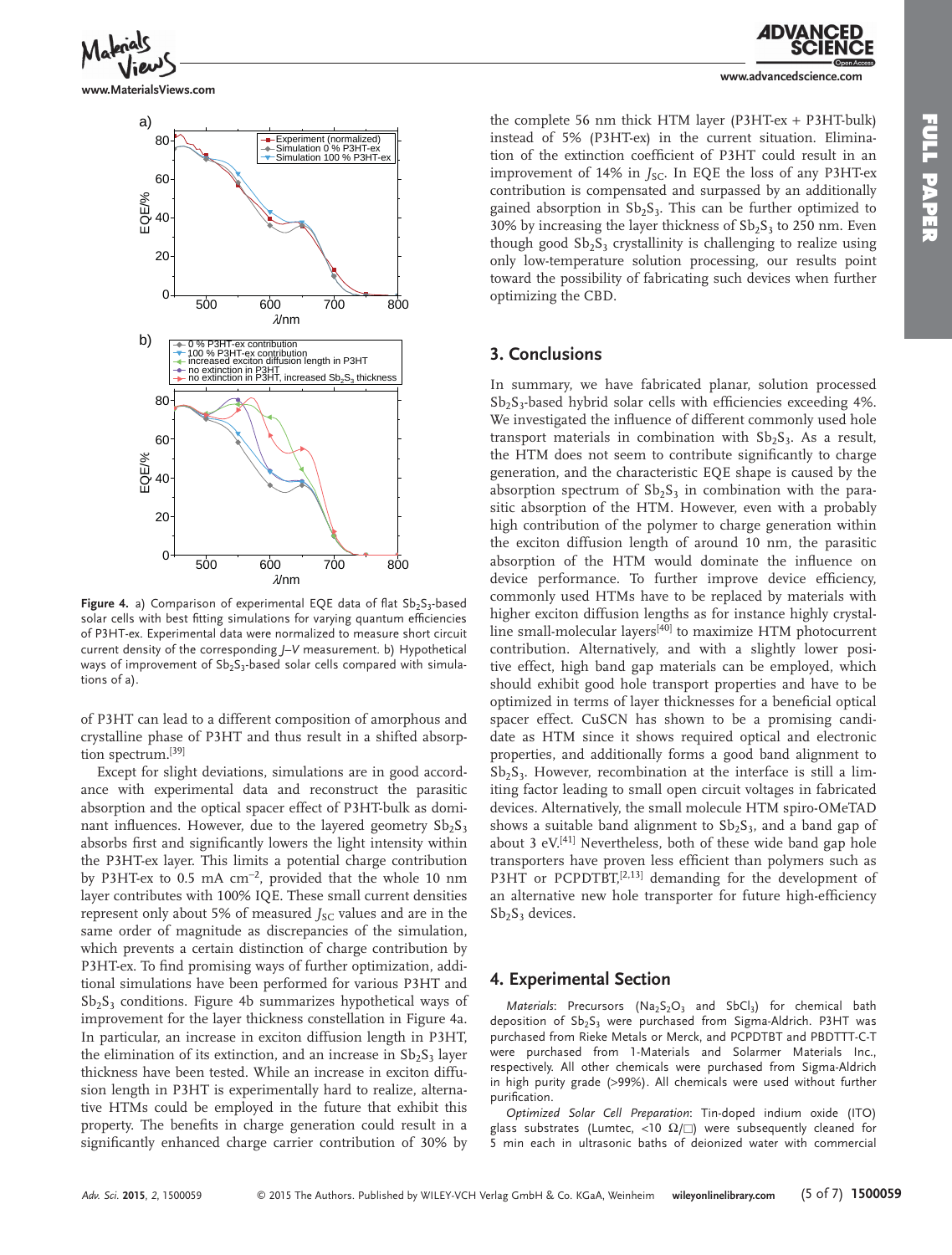

**www.advancedscience.com**

dishwashing detergent, acetone, and isopropyl alcohol (IPA). A compact  $TiO<sub>2</sub>$  layer was deposited from a 1:10 solution of titanium diisopropoxide bis(acetylacetonate) in ethanol via spray pyrolysis at 450 °C. Therefore, substrates were annealed from room temperature to 450 °C within 15 min, held at this temperature for 15 min, and slowly cooled to 120 °C. The  $Sb_2S_3$  layer is prepared by chemical bath deposition (CBD) according to a previously reported procedure with minor adjustments.<sup>[4]</sup> In particular, solutions of  $Na<sub>2</sub>S<sub>2</sub>O<sub>3</sub>$  (4 g) in deionized water (25 mL) and SbCl<sub>3</sub> (650 mg) in acetone (2.5 mL) were prepared and cooled in an ice bath for 90 min. Precursors were mixed into 100 mL of likewise cooled deionized water and samples are immediately put into the mixed solution. After chemical bath deposition samples were rinsed with deionized water and promptly dried in a nitrogen stream. Subsequently, the coated backside of the samples was cleaned with hydrochloric acid, and the samples were annealed at 300 °C for 35 min in a nitrogen atmosphere. The P3HT solution (Rieke Metals, 15 mg mL<sup>-1</sup> in chlorobenzene (CB)) was then spin-coated at 1500 rpm for 1 min. As a top contact, 150 nm Ag was deposited via thermal evaporation at deposition rates of 0.1–2 Å  $s^{-1}$ .

Semitransparent Solar Cell Preparation: Concentrations of P3HT solutions for devices in Figure 2 with layer thicknesses of 80, 40, and 26 nm, respectively, were 20, 10, and 6.7 mg mL $^{-1}$  in CB. Concentrations of the different hole transport materials for devices in Figure 3 were 20 mg mL<sup>-1</sup> P3HT, 15 mg mL<sup>-1</sup> PCPDTBT, and 20 mg mL<sup>-1</sup> PBDTTT-C-T. All HTMs were spin-coated at 2000 rpm for 1 min. Additionally, 8 nm  $WO<sub>3</sub>$  was evaporated in between HTM and Ag back contact. For semitransparent devices, the evaporated Ag back contact was only 15 nm.

Reproducibility Issues of the CBD: Fine-tuning of the deposition and post-deposition processes was extremely important for achieving high efficiencies above 3% PCE. In particular, during deposition samples were placed tilted (face down) into the bath to avoid large particles attach to the deposition layer. After deposition, rinsing and drying of substrates have to be done quickly, since layers are easily detaching from the  $TiO<sub>2</sub>$ surface during prolonged contact with deionized water. After cleaning, substrates were transferred to a nitrogen-filled glove box within 30 min and directly annealed to 300  $^{\circ}$ C, with a ramp time of about 7 min. Subsequently, the samples were slowly cooled to room temperature. Additionally, reproducibility and layer quality also depend on ambient conditions as temperature and humidity.

*Absorption Measurements* : Absorption of fabricated layers of Figure 3 has been measured with an Agilent 8453 UV–vis spectrophotometer, whereas collected data have been obtained in optical density (OD) without correction for scattering and reflection. For a better comparison, data have been recalculated to absorbance (AU) by Abs =  $1 - 10^{-OD}$ . Original data are shown in Figure S7 (Supporting Information). Arbitrary units were chosen due to missing correction for scattering and reflection.

*J–V Measurements* : Solar cells were illuminated with an AM 1.5G solar simulator and the light intensity adjusted to 100 mW cm<sup>-2</sup> using a Fraunhofer ISE certified Si reference diode with a KG5 filter. *J*–V curves were acquired with a Keithley 2400 sourcemeter controlled by a LabView program. Solar cells were placed in a light tight sample holder (to avoid additional excitation of the materials due to scattered light) and illuminated through a shadow mask defining three times an active area of 0.125  $cm<sup>2</sup>$  for the three pixels on each substrate.

*EQE Measurements* : EQE was measured using the same solar cell holder and shadow mask as for *J*-V measurements. As an illumination source, a 150 W Xe lamp was used in combination with a monochromator. Monochromatic light was focused on the solar cell with a spot size larger than the active area of the device. Since our setup performs EQE measurements without a white light background, acquired spectra of best performing devices in Figures 1c and 4 were normalized to the short circuit current density of each corresponding cell under 100 mW cm<sup>-2</sup> solar illumination to avoid overestimation of the EQE. Corresponding unnormalized data can be found in Figure S2 (Supporting Information). Figures 2 and 3 already represent unnormalized EQE data.



www.MaterialsVie

Simulation: Simulations of light intensity distribution, absorption, and charge generation within our device configuration were done with an adjusted version of the transfer matrix optical modeling script by Burkhard et al.<sup>[37]</sup> (downloaded from http://web.stanford.edu/group/ mcgehee/transfermatrix/). Field patterns have been calculated for wavelengths between 450 and 800 nm, and the lattice point distance for the calculation of the electric field was taken as 1 nm. Internal quantum efficiencies of TiO<sub>2</sub> and  $Sb_2S_3$  have been set to 10 and 90%, respectively. Fit of layer thicknesses was done for all possible combinations at once, and subsequently selected by the method of least squares, whereas the normalized EQE spectra were taken as reference. Dispersion relations of refractive indices and extinction coefficients of ITO and silver have been taken from the database attached to the simulation program package. Values of anatase  $TiO<sub>2</sub>$  by Schubert<sup>[42]</sup> were downloaded from http://homepages.rpi.edu/∼schubert/, whereas the values of P3HT and  $Sb_2S_3$  have been determined and fitted by spectral ellipsometry and interpolated with a cubic spline function (see Figure S1, Supporting Information).

## **Supporting Information**

 Supporting Information is available from the Wiley Online Library or from the author.

## **Acknowledgements**

 The authors acknowledge funding by the German Research Foundation (DFG) for the project "Identification and overcoming of loss mechanisms in nanostructured hybrid solar cells - pathways toward more efficient devices," the "SPP1355: Elementary processes of organic photovoltaics," the REFINE research consortium funded by the Carl Zeiss Foundation, and the Baden-Württemberg Foundation for the project "BioMat-S7: SUPERSOL" in the program "Biomimetic Materials Synthesis". J.A.D. acknowledges support by the Alexander von Humboldt Foundation through a postdoctoral fellowship. J.W. acknowledges support by the Carl Zeiss Foundation through a postdoctoral fellowship. The authors would also like to thank Matthias Hagner for his support in the Nanostructure Laboratory at the University of Konstanz.

> Received: February 19, 2015 Revised: March 11, 2015 Published online: April 2, 2015

- [1] C. G. Anderson, *Chem. Erde-Geochem.* **2012**, *72*, 3.
- [2] S. J. Moon, Y. Itzhaik, J. H. Yum, S. M. Zakeeruddin, G. Hodes, M. Gratzel , *J. Phys. Chem. Lett.* **2010** , *1* , 1524 .
- [3] a) O. Savadogo, K. C. Mandal, Sol. Energy Mater. Sol. Cells 1992, 26, 117; b) M. Y. Versavel, J. A. Haber, *Thin Solid Films* 2007, 515, 7171.
- [4] S. Messina, M. T. S. Nair, P. K. Nair, *Thin Solid Films* 2007, 515, 5777 .
- [5] a) A. Ghosh, *Thin Solid Films* **1979**, 60, 61; b) B. H. Juarez, S. Rubio, J. Sanchez-Dehesa , C. Lopez , *Adv. Mater.* **2002** , *14* , 1486 .
- [6] S. H. Im, C. S. Lim, J. A. Chang, Y. H. Lee, N. Maiti, H. J. Kim, M. K. Nazeeruddin, M. Gratzel, S. I. Seok, *Nano Lett.* 2011, 11, 4789 .
- [7] J. A. Chang, J. H. Rhee, S. H. Im, Y. H. Lee, H. J. Kim, S. I. Seok, M. K. Nazeeruddin , M. Gratzel , *Nano Lett.* **2010** , *10* , 2609 .
- [8] P. P. Boix, G. Larramona, A. Jacob, B. Delatouche, I. Mora-Seró, J. Bisquert , *J. Phys. Chem. C* **2012** , *116* , 1579 .
- [9] F. T. F. O'Mahony, T. Lutz, N. Guijarro, R. Gómez, S. A. Haque, *Energy Environ. Sci.* **2012** , *5* , 9760 .
- [10] a) B. A. Gregg, M. C. Hanna, J. Appl. Phys. 2003, 93, 3605; b) S. E. Gledhill, B. Scott, B. A. Gregg, J. Mater. Res. 2005, 20, 3167;